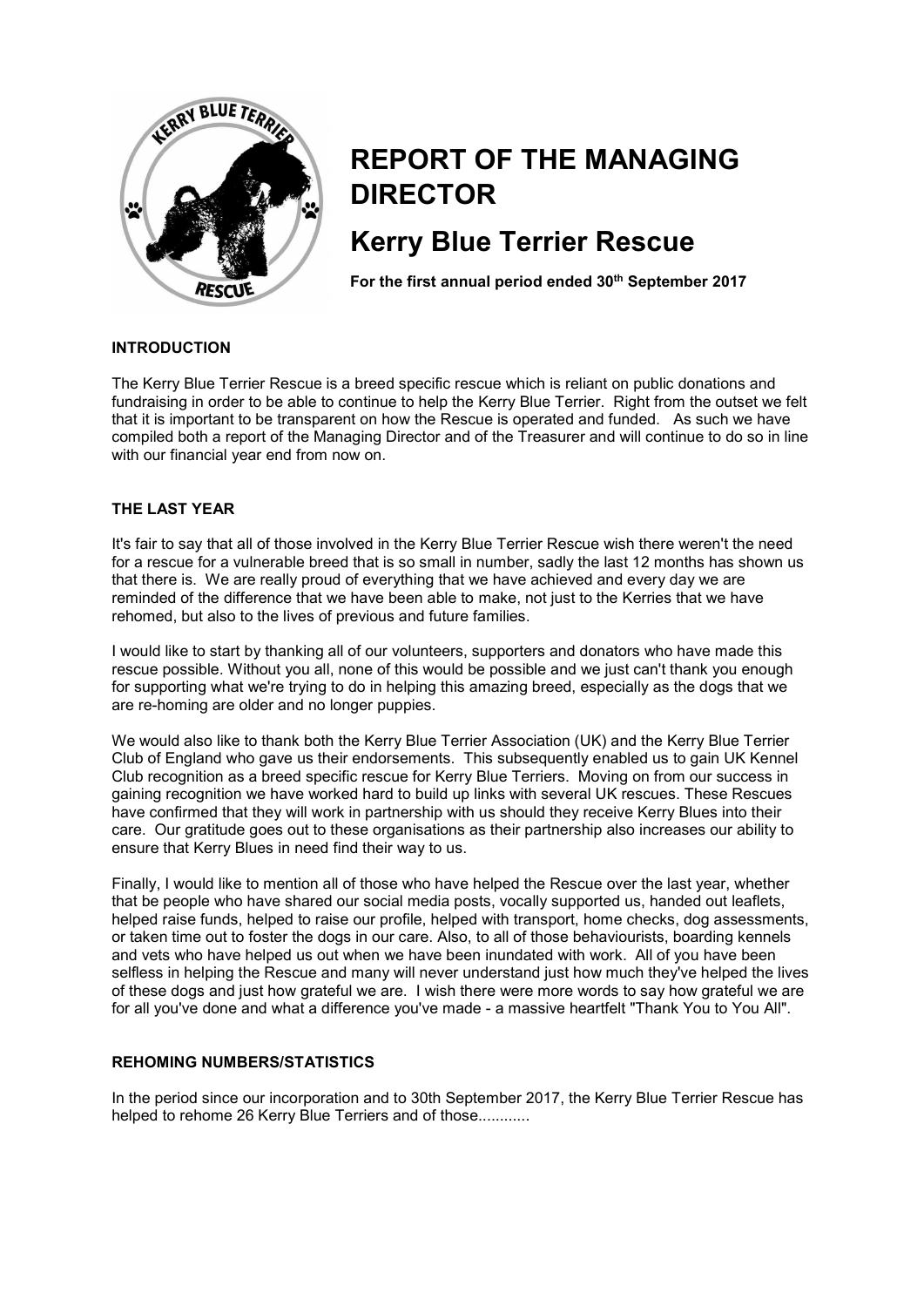

# **REHOMING NUMBERS/STATISTICS – continued**

- 17 of these were males and 9 were females. (65/35% Split).
	- o 23 of these Kerries were rehomed directly by the Rescue and we worked in partnership with other rescues to help rehome the other 3. (88%/12% Split)
	- o 22 of these Kerries came from within the United Kingdom and 4 came from the Republic of Ireland. (85%/15% Split).
- 14 of the Kerries were rehomed due to alleged behavioural issues. (53%)
- 10 due to changes to personal/family circumstances (Some of these were heart breaking circumstances). (39%)
- 1 was due to its owner sadly passing away.  $(4\%)$
- 1 was abandoned (found as a stray).  $(4\%)$

#### **FUTURE OUTLOOK**

I'm pleased to report that we are already looking forward and planning the year ahead and what a year it's going to be! We are hoping that the Rescue will be quieter in terms of rehoming but we will be planning for all eventualities just the same.

#### **Fundraising Activities**

- x We are working on a Kerry Blue Terrier Rescue Calendar in time for Christmas 2017.
- We have an auction planned to help raise funds for the Kerry Blue Terrier Rescue.
- We will also be arranging further deals and merchandise for the coming year.
- We currently have 2 sponsored events / fun days lined up, both aimed at promoting the Kerry Blue Terrier.

#### **Board and Social Media Activities**

- We will be making changes to our support network to ensure that everyone continues to receive the level of care and support they need in light of the increased demand.
- We will be continuing to evolve and improve our website to include advice on all issues relating to owning a Kerry Blue Terrier.

As I have already stated, the Rescue couldn't operate without the support of all those involved, we are eternally grateful. As you know, we are a relatively new rescue and we are continually evolving and improving however we are in an amazing place to continue to help the Kerry Blue Terrier in need, long into the future.